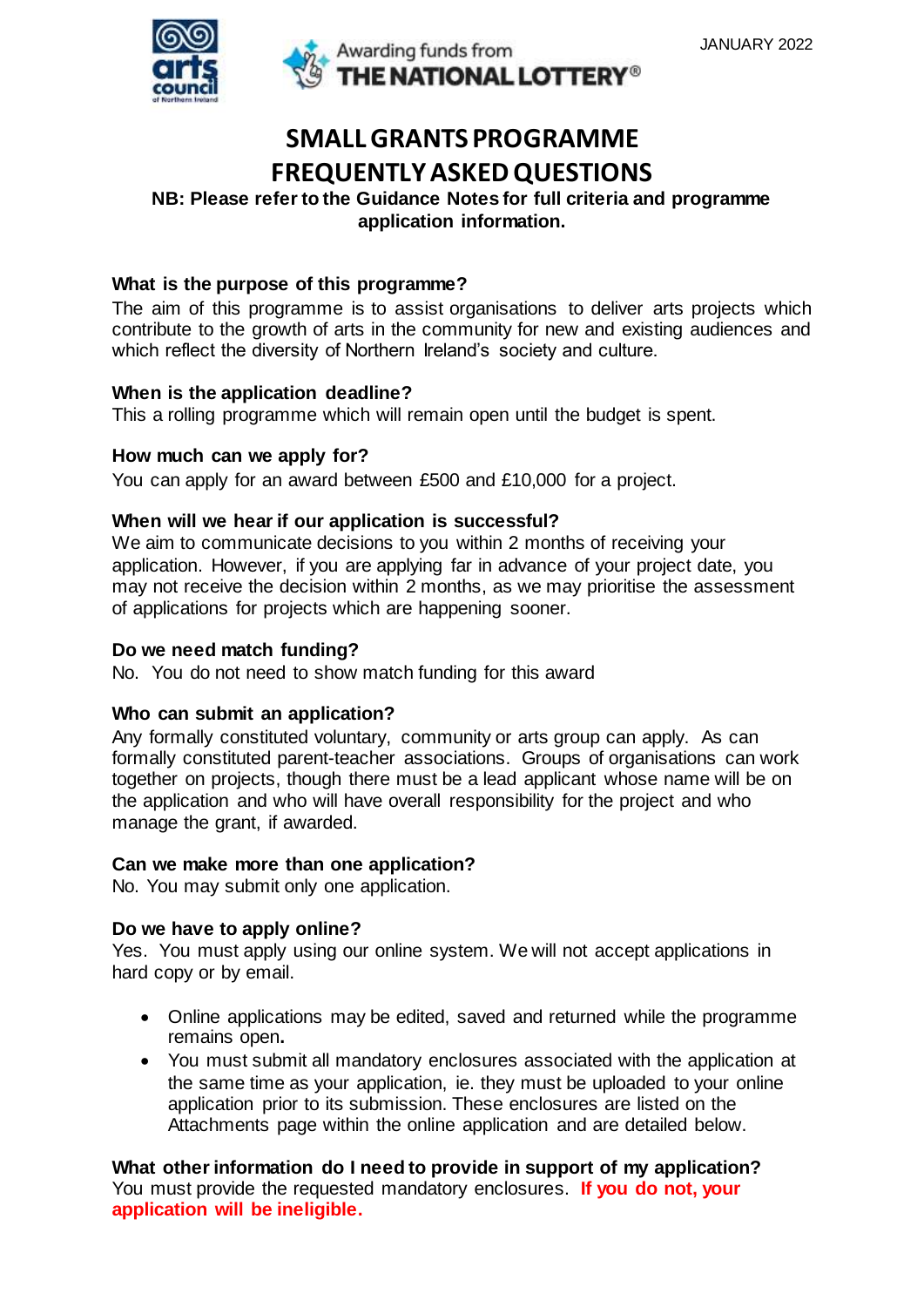

# Awarding funds from THE NATIONAL LOTTERY®

#### **What are Mandatory Enclosures?**

Mandatory enclosures are the documents which you must provide in conjunction with your application. Some of these must be submitted with your application; others can be made available on the Government Funding Database (GFD - see notes below).

Please keep in mind the following important points:

- All mandatory enclosures must be in **Word, Excel or pdf format**. We cannot accept documents in other formats.
- **The total size of all your uploaded documents should not exceed 25 Mb.**
- You must submit **all** necessary enclosures with your application form. If any enclosures are missing, your application will be ineligible.
- If you submit an enclosure in a format which we do not accept or which is corrupted or which we cannot open, the enclosure will be considered missing and your application will be ineligible.
- Do not compress files into one zip file. Files must be uploaded as individual documents.
- **All data must be PC compatible**. If non-PC compatible data is supplied, your application will not be assessed. For example, if using a MAC, it is the applicant's responsibility to ensure that any enclosures uploaded to the online application are PC compatible.
- The submission of weblinks or website addresses in lieu of enclosure documents is not acceptable and will result in your application being made ineligible.

### **IMPORTANT**

#### **What Mandatory Enclosures are necessary for Small Grants Programme applications?**

- Constitution / Articles of Association / Memorandum of the applicant
- Detailed project budget

If available

 CVs of proposed artists, facilitators, project personnel who will help deliver your project.

#### **What if my constitution is already on the Government Funding Database?**

If your constitution is already available on the GFD, you do not have to upload it to your application.

#### **What should the project budget contain?**

The project budget should provide details of both income and expenditure associated with the project.

You need to tell us how much your project will cost and how much you need from us. Both the project cost and how much you need from us must tally with the amounts detailed on page 6 of the online application form. You will be required to provide us with a breakdown of each activity (budget heading). You should provide a breakdown of any activity which costs over £1,000, eg artists fees, £1,500 – 5 artists at £300 each.